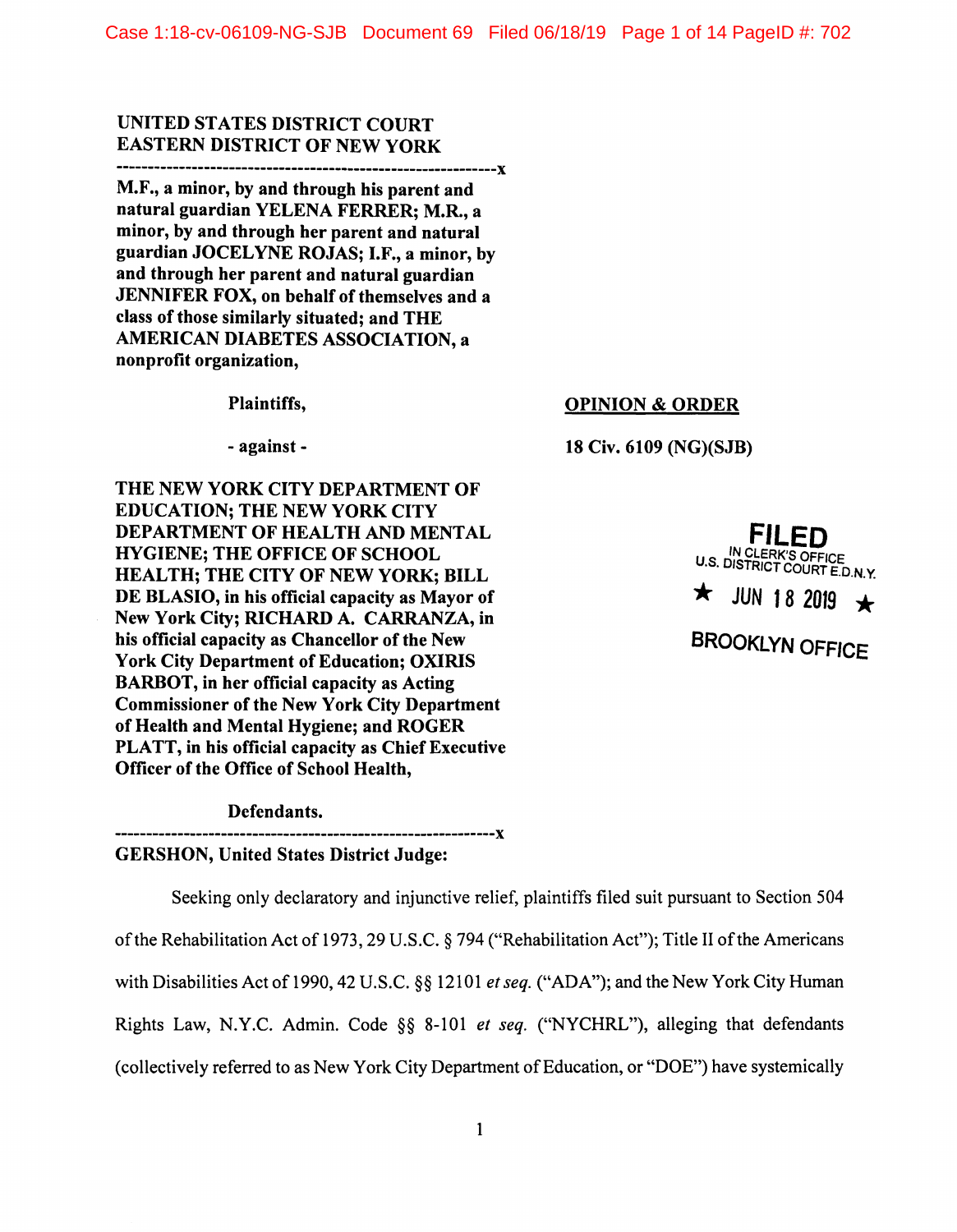failed to provide appropriate care to students with Type 1 and Type 2 diabetes in New York City public schools in violation of the students' civil rights. By this motion, plaintiffs seek certification of the following class, pursuant to Rule 23(b )(2) of the Federal Rules of Civil Procedure:

All students with diabetes who are now or will be entitled to receive diabetesrelated care and attend New York City Department of Education schools.

Defendants do not object to class certification. Based on the plaintiffs' motion for class certification, the evidence presented, the information provided during the conference on April 24, 2019, the Consent Order dated June 11, 2019, and for the reasons set forth below, plaintiffs' motion for class certification is granted.

## **I. Background**

Plaintiffs in this action are three children, by and through their parents and natural guardians, who have Type 1 diabetes and attend DOE schools. Additionally, plaintiffs include the American Diabetes Association ("Association"), which is suing as an organizational plaintiff on behalf of its members who include children with Type 1 and Type 2 diabetes who attend DOE schools and their parents.

Plaintiffs allege that the DOE has consistently failed to hold meetings and to finalize plans for students at the beginning of the school year or following diagnosis of students with diabetes, as required under Section 504 of the Rehabilitation Act. Without what is referred to as a "Section 504 plan," plaintiffs allege that parents and guardians must report to school multiple times per day to provide medical care that the DOE does not provide, including testing blood glucose levels and administering insulin. As a result, plaintiffs allege that it can take days, weeks, or months before students with diabetes are able to safely attend DOE schools or school-sponsored activities without their parents or family members also attending. Plaintiffs further claim that, even when a Section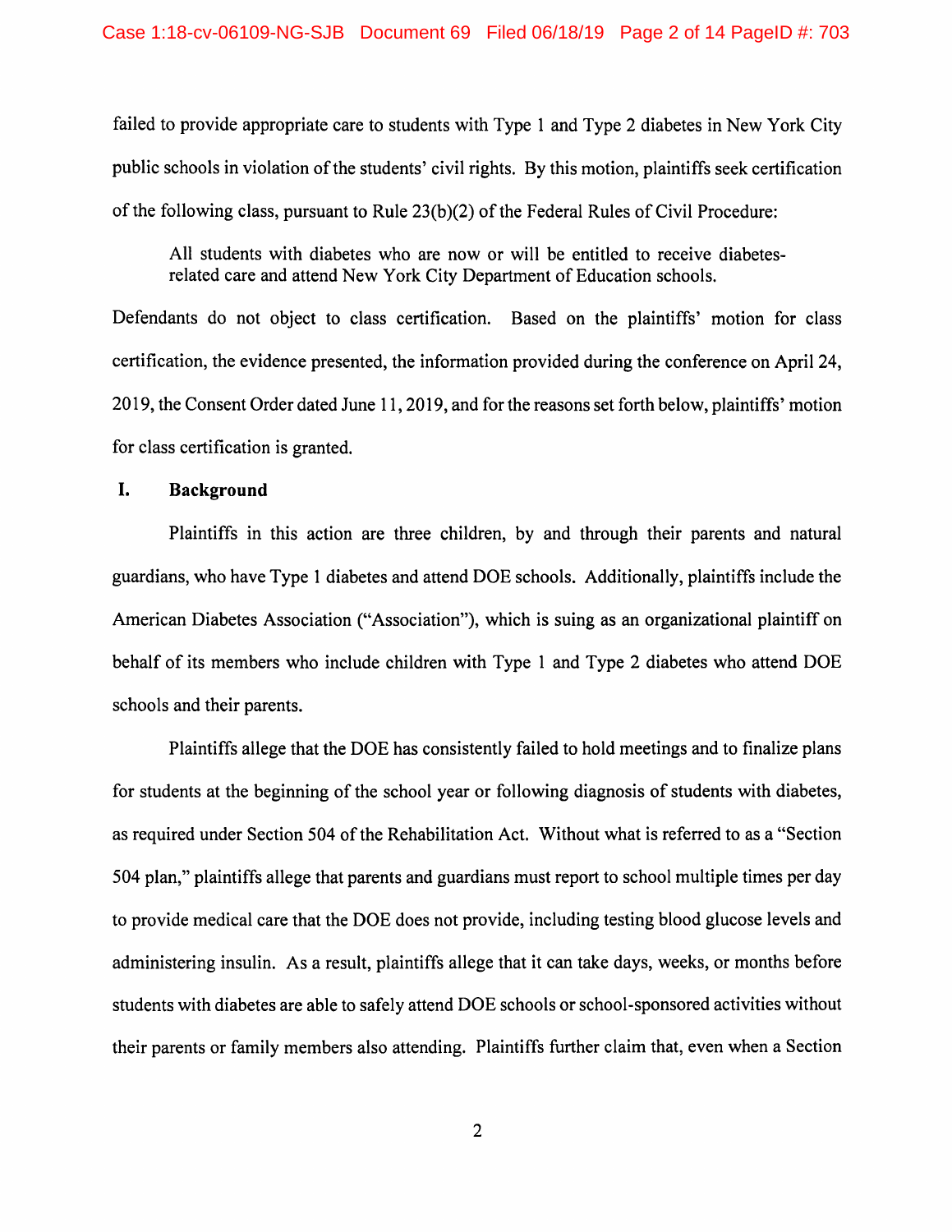504 plan is in place, defendants lack backup plans to ensure a staff member is available to help with diabetes care when the primary school caregiver is absent.

Plaintiffs allege that the DOE puts the putative plaintiff class in danger by not appropriately training teachers, paraprofessionals, and nursing staff to recognize and treat diabetes symptoms. Additionally, plaintiffs allege that the DOE segregates and stigmatizes the putative class of plaintiffs. For example, plaintiffs allege that students with diabetes miss educational time by being forced to leave the classroom multiple times per day to receive care in nurses' offices and by being unable to participate in field trips and before- and after-school activities, including school breakfast, after-school care, and school bus transportation.

In support of their motion for class certification, plaintiffs submitted declarations from Yelena Ferrer, Jocelyne Rojas, Jennifer Fox, Michelle Caiola, and Katie Hathaway. Ms. Ferrer, Ms. Fox, and Ms. Rojas are the mothers of class representatives M.F., I.F., and M.R., respectively. M.F., I.F., and M.R. are children with diabetes who attend DOE schools. The declarations of Ms. Ferrer, Ms. Fox, and Ms. Rojas explain the Section 504 Plan processes (or lack thereof) that they experienced; the alleged failure of DOE to appropriately care for their children with diabetes; the claimed inadequate training given to school staff to handle diabetes care; the difficulties faced with regard to bus transportation, after-school care, and field trips; and the attendant harm to the named plaintiffs and their families. The declarations also indicate that Ms. Ferrer, Ms. Fox, and Ms. Rojas are all members of the American Diabetes Association.

Ms. Hathaway is the Vice President of Legal Advocacy with the Association. Her declaration explains that the Association is the largest and most prominent nongovernmental organization that addresses diabetes treatment and the impact of diabetes on peoples' daily lives. Ms. Hathaway's declaration further describes the Association's Legal Advocate Program, which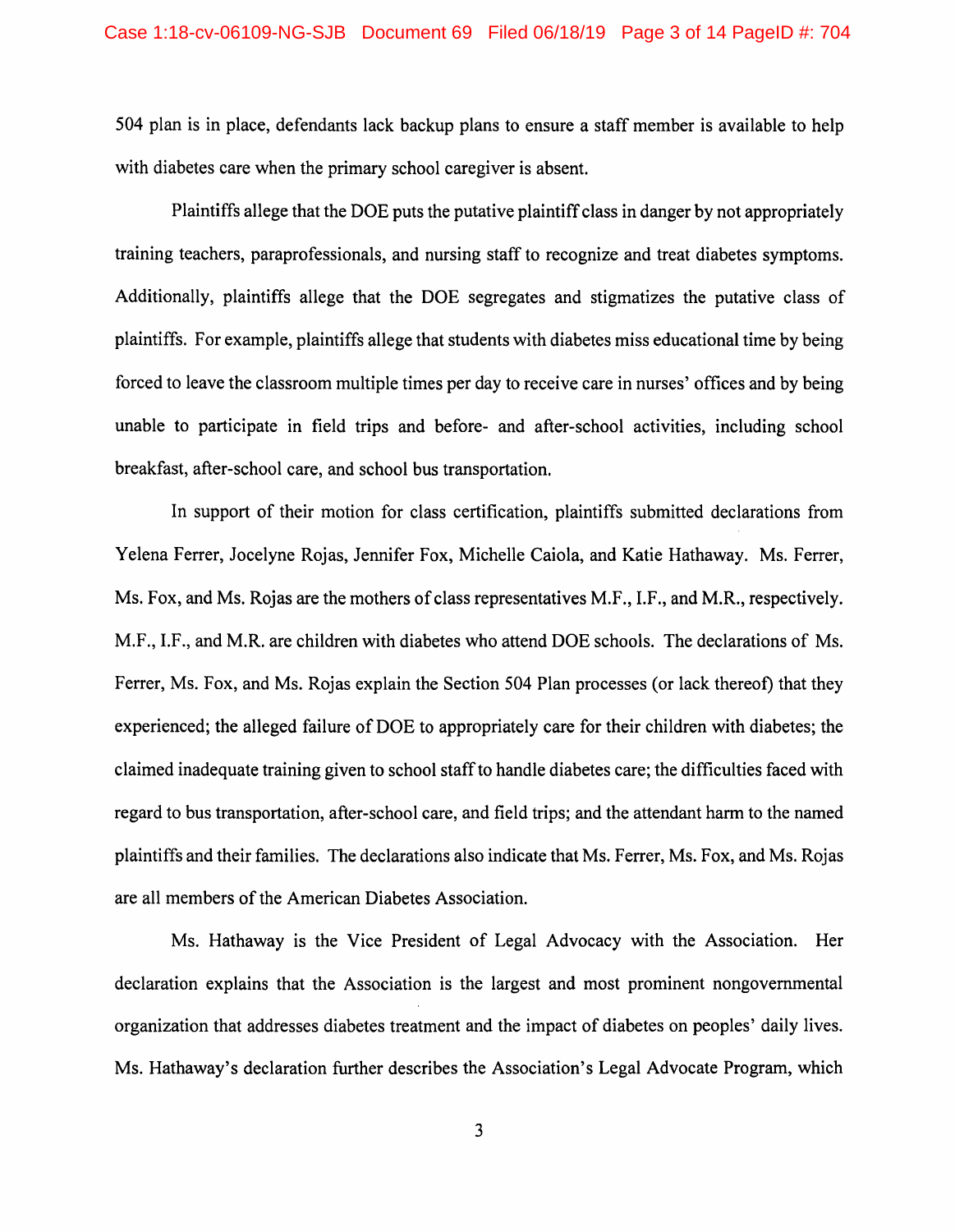provides information about the legal rights of children with diabetes and assists families in selfdirected advocacy so that they can obtain the services and accommodations they need. According to Ms. Hathaway's declaration, the issues raised by M.F., I.F., and M.R. are typical of the issues raised by other New York City families who have contacted the Association for assistance. Additionally, healthcare professionals in New York City have conveyed to the Association that their patients struggle with the same issues described by the named plaintiffs in this case. Ms. Hathaway also provides information regarding the work the Association has done with attorneys across the country in submitting *amicus curiae* briefs, acting as intervenor defendants, securing expert witnesses, sharing legal research, and providing technical assistance in varied cases involving individuals with diabetes.

The declarations of Ms. Ferrer, Ms. Fox, Ms. Rojas, and the Association—through Ms. Hathaway—express their understanding of the duty to represent not just their own interests in this lawsuit, but also those of all class members. Each declarant expresses her goal in this case as improving DOE's policies and practices for providing diabetes-related care so that all children with diabetes are safe at school and able to fully participate in all school and school-related activities.

Ms. Caiola is counsel for plaintiffs and her declaration provides information regarding the adequacy of Disability Rights Advocates ("DRA") to serve as class counsel in this matter. DRA is a 501(c)(3) non-profit public interest organization exclusively dedicated to advancing the civil rights of people with disabilities. According to Ms. Caiola, DRA has acted as class counsel in hundreds of disability civil rights class actions across the country, including at least one prior class action litigated on behalf of children with diabetes. Annexed to Ms. Caiola's declaration are four exhibits providing the resumes of Ms. Caiola, Maia Goodell, Torie Atkinson, and Seth Packrone,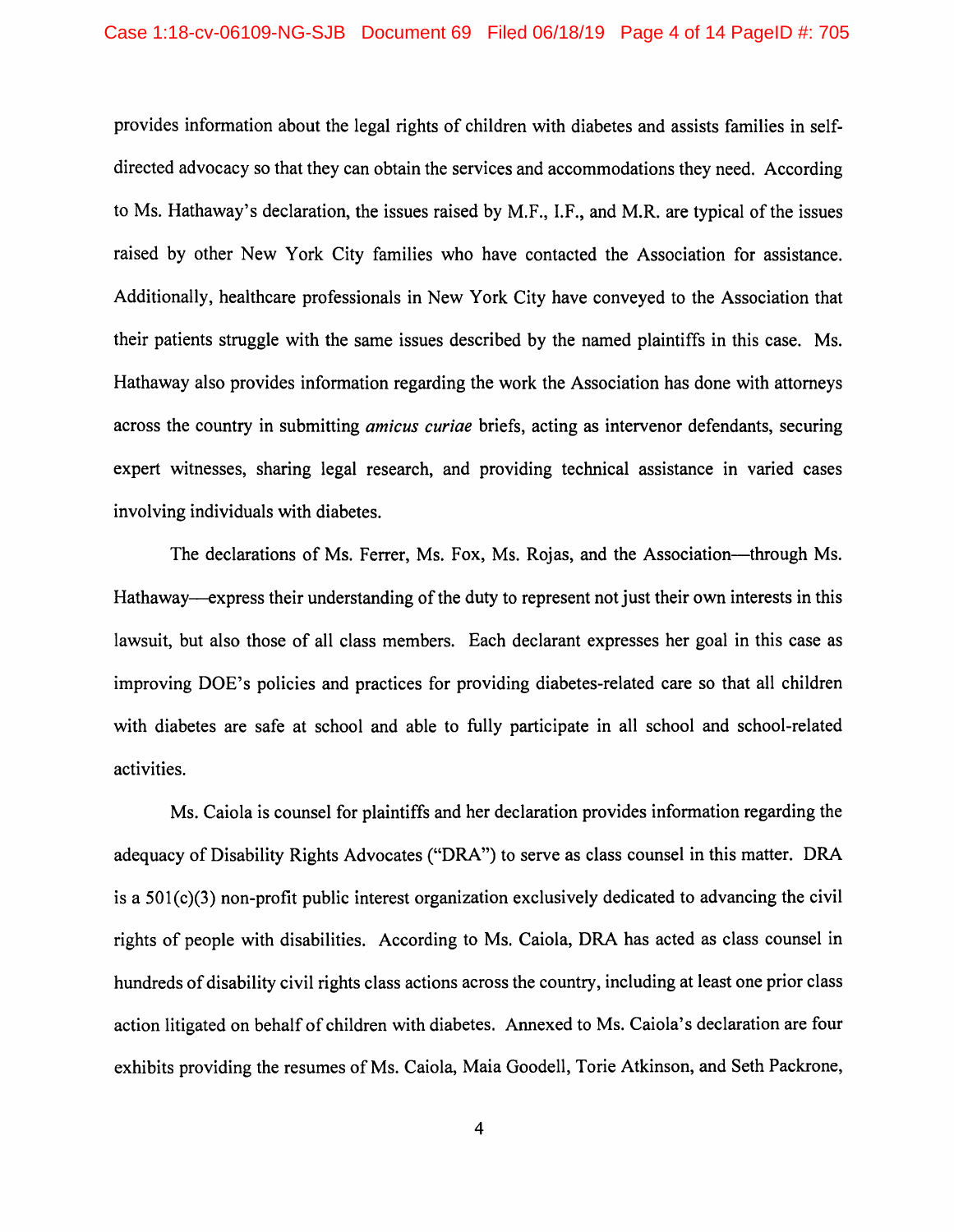all attorneys with DRA. These resumes reflect superior academic achievements, an enduring commitment to public service, and a wealth of experience litigating civil rights matters. Finally, the declaration of Ms. Caiola indicates that DRA is "committed to litigating this case vigorously on behalf of the plaintiff class .... [ and] has the resources required to litigate this matter in a costeffective, efficient, and thorough manner."

### II. **Analysis**

## **A. Requirements of Rule 23(a)**

Federal Rule of Civil Procedure 23(a) sets forth certain prerequisites to a class action lawsuit:

One or more members of a class may sue or be sued as representative parties on behalf of all only if (1) the class is so numerous that joinder of all members is impracticable, (2) there are questions of law or fact common to the class, (3) the claims or defenses of the representative parties are typical of the claims or defenses of the class, and (4) the representative parties will fairly and adequately protect the interests of the class.

Fed. R. Civ. P. 23(a). Before certifying a class, a district court must be persuaded, "after a rigorous analysis, that the prerequisites of Rule 23(a) have been satisfied." *Caridad v. Metro-North Commuter R.R.,* 191 F.3d 283,291 (2d Cir. 1999), *cert. denied sub nom Metro-North Commuter R.R. v. Norris,* 529 U.S. 1107 (quoting *Gen. Tel. Co. of the Southwest v. Falcon,* 457 U.S. 147, 161 (1982)). Although not expressly required by Rule 23, the Second Circuit has also recognized an implied requirement of ascertainability, which requires that the description of the proposed class be sufficiently definite using objective criteria. *In re Petrobras Sec. Litig.*, 862 F.3d 250, 260 (2d Cir. 2017). In addition to the Rule 23(a) requirements, the named plaintiffs must also demonstrate that class certification is warranted under Rule  $23(b)(2)$ , which is available where the party opposing the class has acted or refused to act on grounds generally applicable to the class, thereby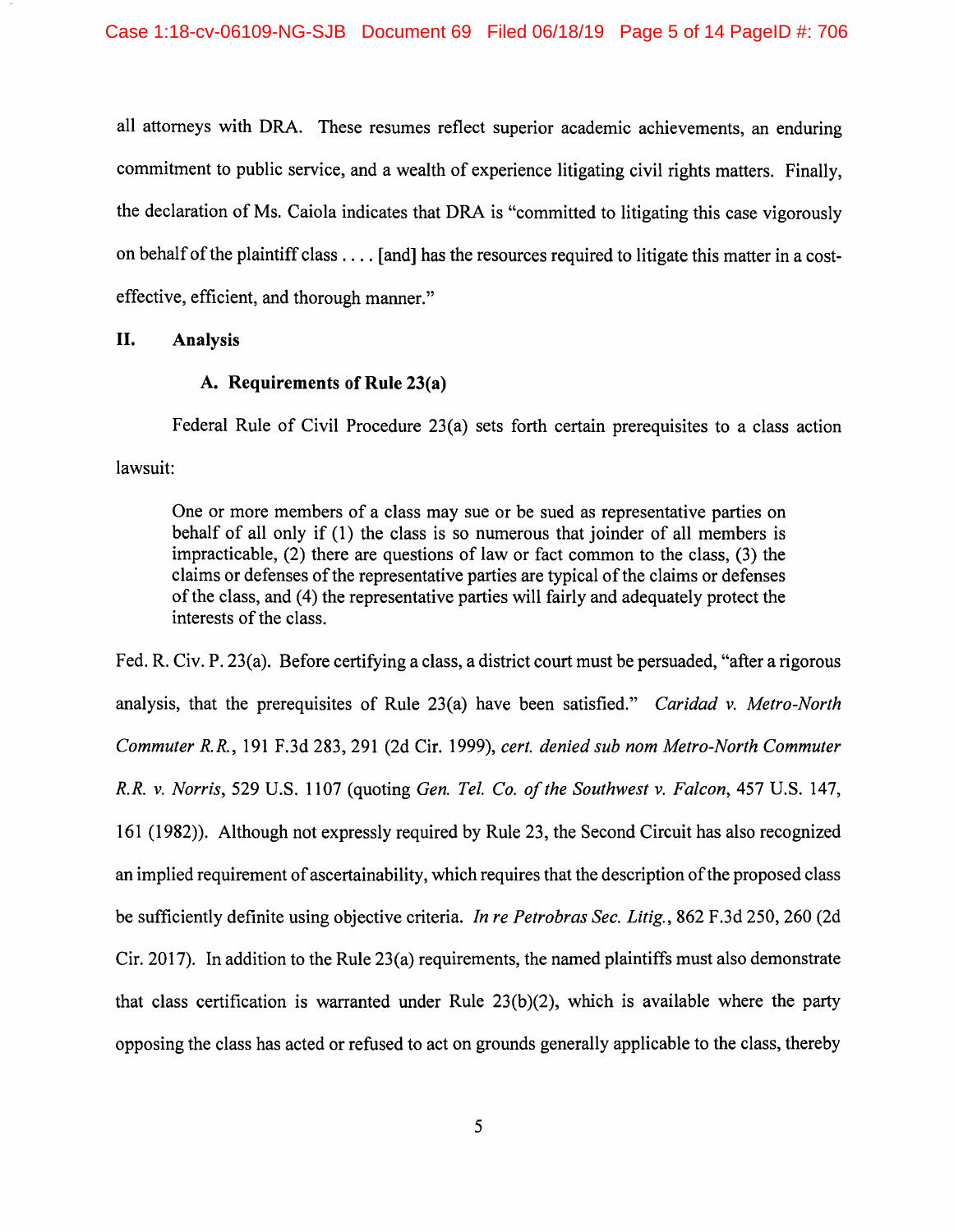making appropriate final injunctive relief or corresponding declaratory relief applicable to the class as a whole. Fed. R. Civ. P. 23(b)(2). A party seeking class certification must establish by a preponderance of the evidence that each of the requirements set forth in Rule 23 has been met. *Teamsters Local 445 Freight Div. Pension Fund v. Bombardier, Inc.,* 546 F.3d 196, 201-03 (2d Cir. 2008).

#### **1. Ascertainability**

Turning, first, to the implied requirement of ascertainability, plaintiffs typically "must demonstrate that there is an 'identifiable class.'" *Cortigiano v. Oceanview Manor Home for Adults,*  227 F.R.D. 194, 207 (E.D.N.Y. 2005) (quoting *In re Methyl Tertiary Butyl Ether Prods. Liab. Litig.,* 209 F.R.D. 323, 336 (S.D.N.Y. 2002)). A class is identifiable when, as stated above, its membership may be ascertained by reference to objective criteria, or where "the class description is sufficiently definite so that it is administratively feasible for the court to determine whether a particular individual is a member." *Casale v. Kelly,* 257 F.R.D. 396,406 (S.D.N.Y. 2009) (quoting 7A Charles Alan Wright, Arthur R. Miller & Mary Kay Kane, Fed. Practice and Procedure§ 1760 (3d ed. 2008)). Though ascertainability may be less relevant to classes certified under Fed. R. Civ. P. 23(b)(2), since this class is defined by straightforward, objective criteria that are already tracked by defendants, I find the class is ascertainable.

#### **2. Numerosity**

Rule  $23(a)(1)$  requires the class to be "so numerous that joinder of all members is impracticable." Fed. R. Civ. P.  $23(a)(1)$ . This prerequisite is satisfied by a class consisting of at least 40 members. *Consolidated Rail Corp. v. Town of Hyde Park,* 47 F.3d 473, 483 (2d Cir. 1995). Courts have not required evidence of exact class size or identity of class members to satisfy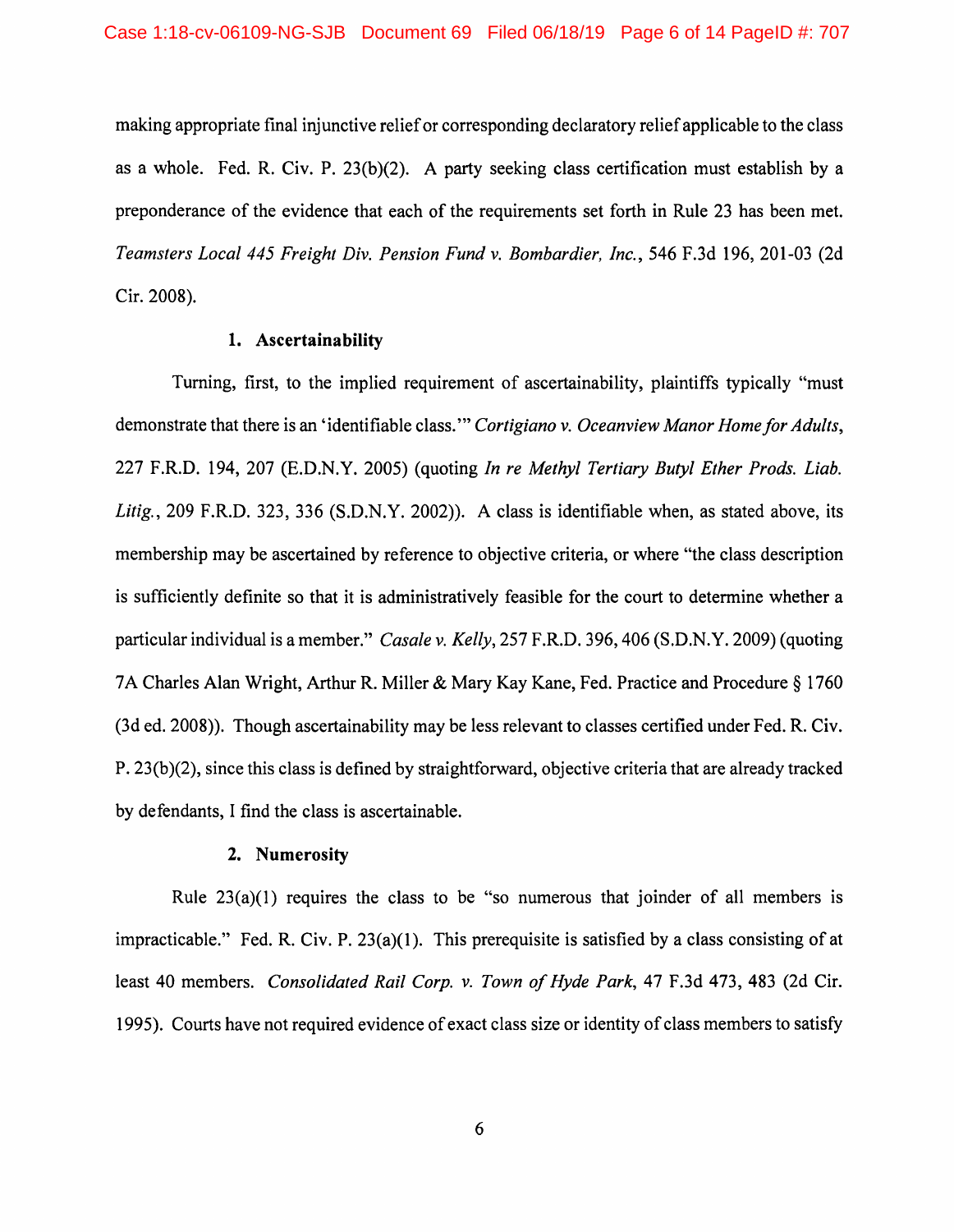the numerosity requirement. *Robidoux v. Celani,* 987 F.2d 931, 935 (2d Cir. 1993). Here, the circumstances support a finding that the numerosity requirement has been met.

According to representations by defendants, there were 1,745 students with Type 1 diabetes and 372 students with Type 2 diabetes in DOE schools during the 2016-2017 school year. I agree with plaintiffs that it is reasonable to assume that a similar number of students with diabetes are currently enrolled in DOE schools, and, in any event, it is clear that no less than 40 children with diabetes attend DOE schools. Thus, plaintiffs have shown by a preponderance of the evidence that joinder is impracticable, and the numerosity requirement is satisfied.

#### **3. Commonality**

Rule 23(a)(2) requires there to be "questions of law or fact common to the class." Fed. R. Civ. P.  $23(a)(2)$ . "The commonality requirement . . . does not mandate that all class members share identical claims," *Daniels v. City of New York,* 198 F.R.D. 409,417 (S.D.N.Y. 2001), and the "individual circumstances of the class members may differ without precluding class certification." *Butto v. Collecto Inc.,* 290 F.R.D. 372, 392 (E.D.N.Y. 2013). Thus, it "is not the raising of common 'questions' – even in droves – but rather the capacity of a classwide proceeding to generate common *answers* apt to drive the resolution of the litigation" that renders a class certifiable on commonality grounds. *Wal-Mart Stores, Inc. v. Dukes,* 564 U.S. 338, 350 (2011) (emphasis in original) (citation omitted). Put another way, the key inquiry under *Wal-Mart* is "whether the disputed issue could be resolved through common *proof" Morangelli v. Chemed Corp.,* 2013 WL 1212790, at \*4 (E.D.N.Y. Mar. 25, 2013) (emphasis in original). Further, by their very nature, injunctive actions are apt to satisfy Rule 23(a)(2) because the relief that they seek is applicable to the class as a whole. *Marisol* A. *by Forbes v. Giuliani,* 929 F. Supp. 662, 691 (S.D.N.Y. 1996), *aff'd* 126 F.3d at 372 (2d Cir. 1997).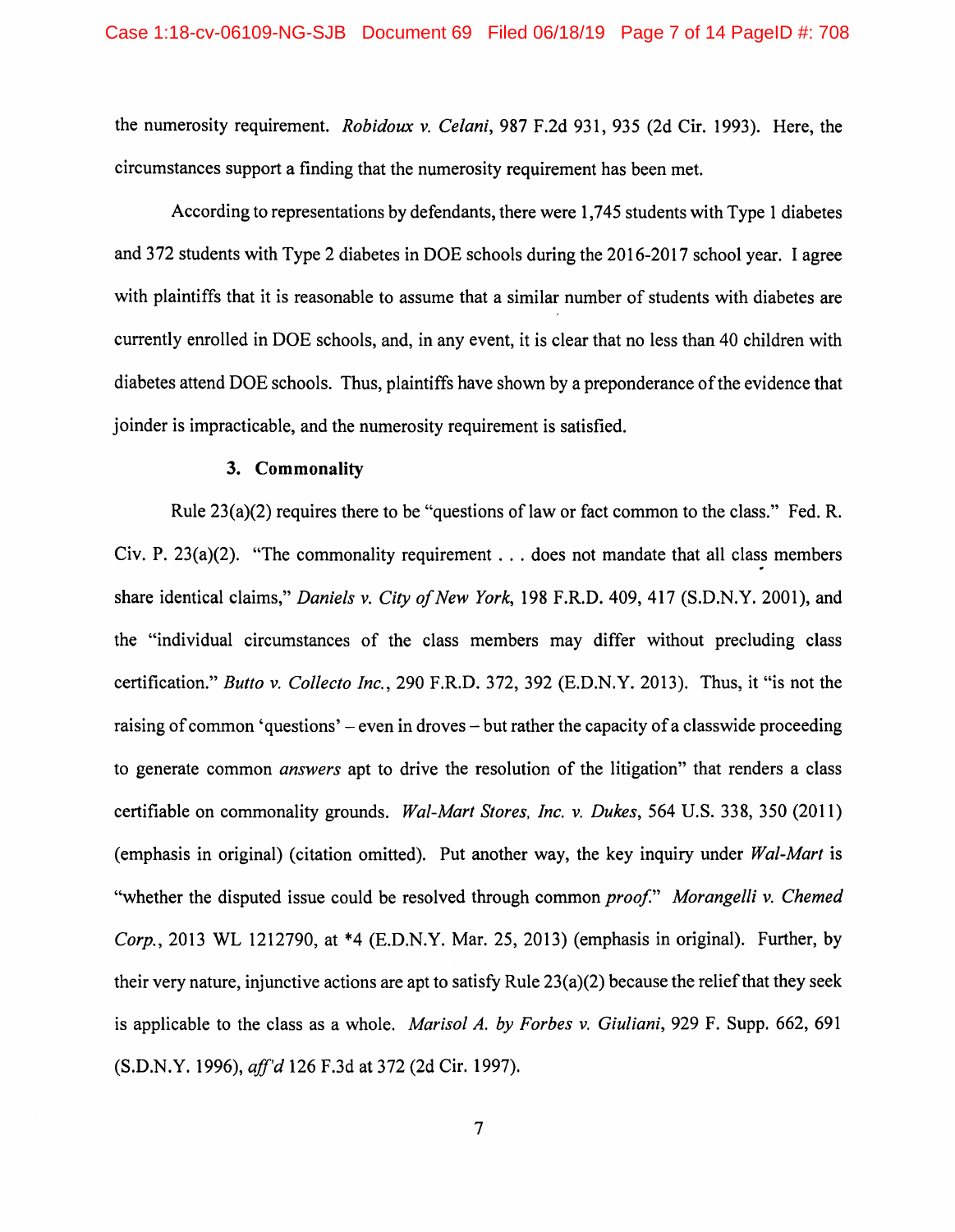Here, plaintiffs allege that all putative class members have suffered injuries from a common issue of law: whether defendants' policies and practices are violating the substantive and procedural rights of the putative class—rights guaranteed to students with diabetes by Section 504 of the Rehabilitation Act, the ADA, and the NYCHRL. There are fundamental legal disputes common to the class, and it is possible that plaintiffs will be able to prove, through common testimonial and documentary evidence, that these violations occur on a large scale and amount to a widespread failure to comply with the applicable laws and regulations. Based on the representations by counsel for the Association at the conference on April 24, 2019, the common issues of law are the same for children requiring diabetes care regardless of whether the children have Type 1 or Type 2 diabetes. Moreover, a determination of the truth or falsity of each common contention "will resolve an issue that is central to the validity of each one of the claims in one stroke." *Wal-Mart,* 564 U.S. at 350. Thus, plaintiffs have demonstrated by a preponderance of the evidence that the commonality requirement is satisfied.

### **4. Typicality**

The typicality requirement of Rule 23(a)(3) requires that "the claims or defenses of the representative parties are typical of the claims or defenses of the class." Like the commonality requirement, typicality "serve[s] as [a] guidepost[] for determining whether under the particular circumstances maintenance of a class action is economical and whether the named plaintiff's claim and the class claims are so interrelated that the interests of the class members will be fairly and adequately protected in their absence." *Gen. Tel. Co. of the Southwest,* 457 U.S. at 158 n.13. The "typicality requirement is satisfied when each class member's claim arises from the same course of events and each class member makes similar legal arguments to prove the defendant's liability." *Robidoux,* 987 F.2d at 936. Where the same conduct is alleged to have been "directed at or affected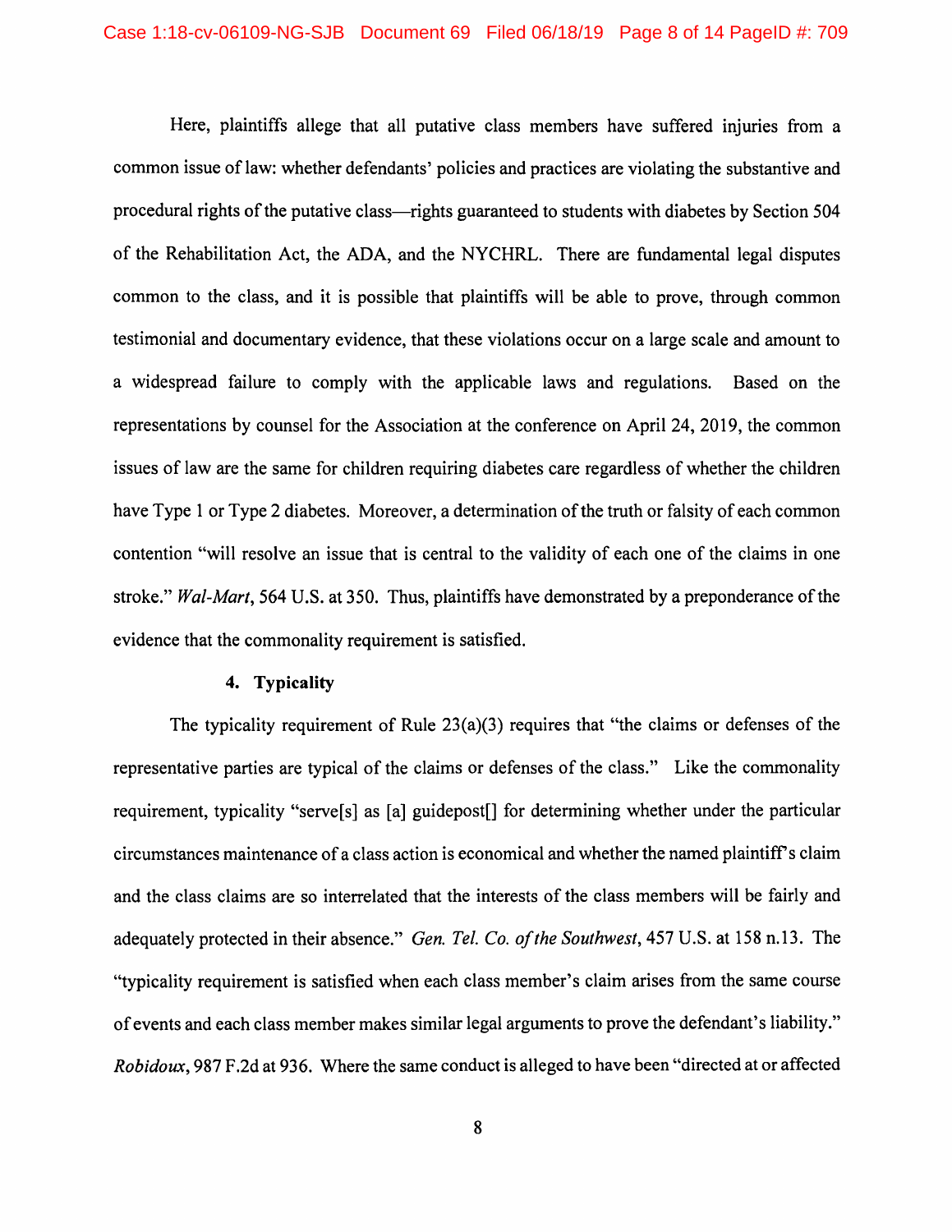both the named plaintiff and the class sought to be represented, the typicality requirement is usually met irrespective of minor variations in the fact patterns underlying individual claims." *Id.* at 936- 37. (citing 1 Herbert B. Newberg, *Newberg on Class Actions: A Manual for Group Litigation at Federal and State Levels§* 3.13, at 167 (2d ed. 1985); 7A Wright, Miller & Kane§ 1764, at 235- 36 (2d ed. 1986)). While Type 1 and Type 2 diabetes may be different diseases with unique causes, I accept the representations by counsel for the Association at the April 24, 2019 conference that children with either form of diabetes are subject to the same serious medical risks and require similar care; therefore, injunctive relief would help children with each disease equally.

Class certification is inappropriate, however, "where a putative class representative is subject to unique defenses which threaten to become the focus of the litigation." *Gary Plastic Packaging Corp. v. Merrill Lynch,* 903 F.2d 176, 180 (2d Cir. 1990). There is no indication that any of plaintiffs' claims would subject them to the assertion of unique defenses.

The allegations of the complaint, coupled with the declarations submitted by plaintiffs and the representations by counsel at the conference on April 24, 2019, are sufficient to demonstrate that maintenance of the action as a class action would be economical, and that plaintiffs' claims and the putative class claim are sufficiently interrelated to satisfy the typicality requirement of Rule 23(a)(3).

#### **5. Adequacy**

Rule  $23(a)(4)$  requires plaintiffs to "demonstrate that the proposed action will fairly and adequately protect the interests of the class." To satisfy this requirement, class representatives must demonstrate that they are members of the class they purport to represent. *In re Vitamin C Antitrust Litig.,* 279 F.R.D. 90, 100 (E.D.N.Y. 2012). Once that threshold has been met, courts apply a three-part test.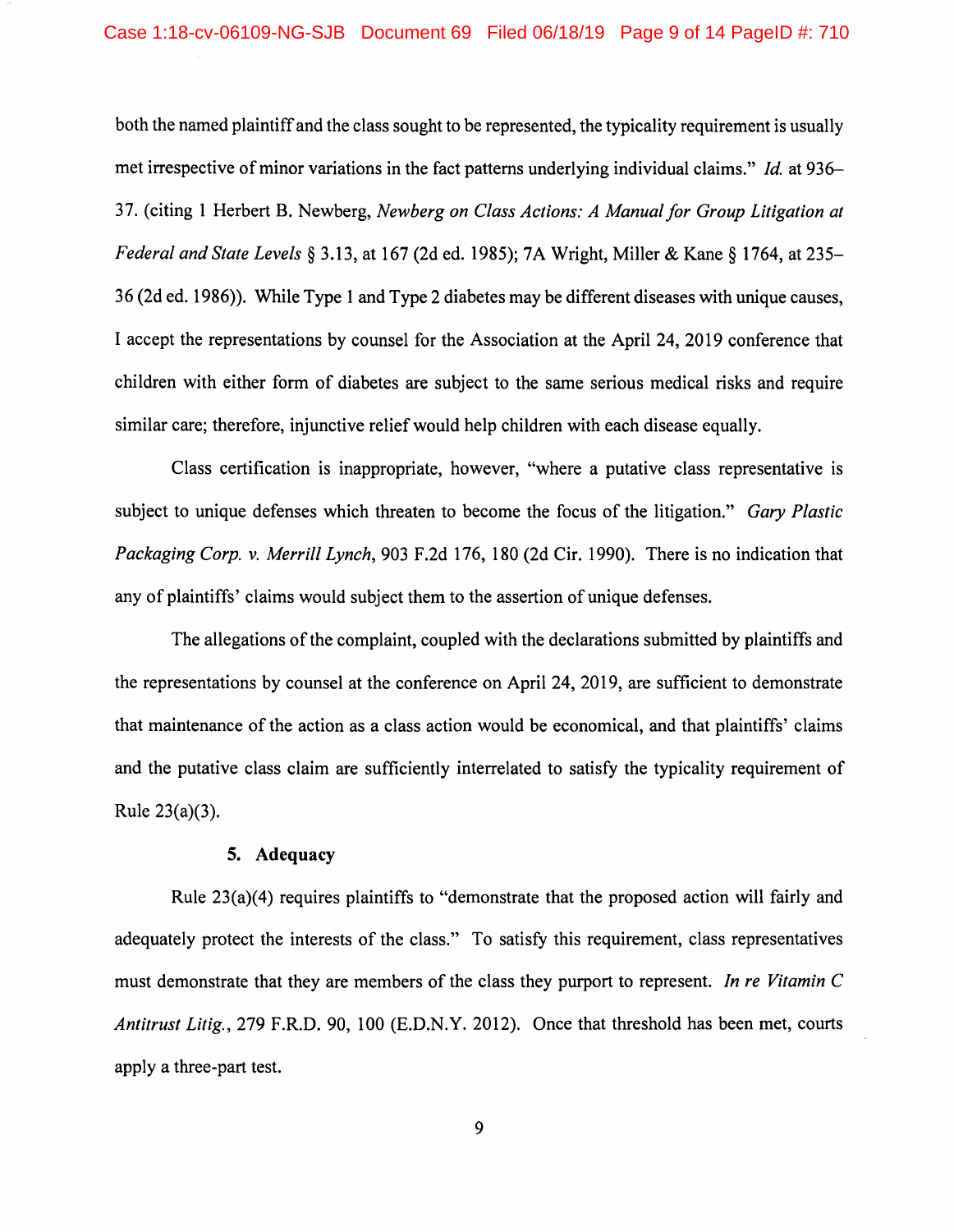First, Plaintiff must demonstrate that class counsel is qualified, experienced and generally able to conduct the litigation, and that no conflicts exist that might impair its representation. Second, the named plaintiff must show that there is no conflict of interest between the named plaintiffs and other members of the plaintiff class. Third, a named plaintiff must exhibit enough integrity and credibility to convince the court that the named plaintiff will diligently perform its fiduciary duties to the class.

*Kurtz v. Kimberly-Clark Corp.,* 321 F.R.D. 482, 536 (E.D.N.Y. 2017) (citations omitted).

As described above, suing by their parents, named plaintiffs M.F., I.F., and M.R. are all members of the class they purport to represent and they all recognize their obligations as class representatives and are committed to representing the needs of absent class members. I am further satisfied by statements made on the record at the April 24, 2019 conference by counsel for the Association that class representatives with Type 1 diabetes will be able to represent absent class members with Type 2 diabetes adequately and that, for the purposes of this action, there is no conflict of interest between the named plaintiffs and other members of the plaintiff class based upon the type of diabetes the individual has.

With regard to the Association, it "has standing to bring suit on behalf of its members when ( 1) its members would otherwise have standing to sue in their own right; (2) the interests it seeks to protect are germane to the organization's purpose; and (3) neither the claim asserted nor the relief requested requires the participation in the lawsuit of each of the individual members." *Hunt v. Washington State Apple Advert. Comm'n,* 432 U.S. 333, 343 (1977).<sup>1</sup> I find that the Association

<sup>&</sup>lt;sup>1</sup> The first two prongs of this test are mandated by Article III, while the third prong is "prudential" and may be abrogated by Congress. *United Food* & *Commercial Workers Union Local 751 v. Brown Grp., Inc.,* 517 U.S. 544, 555-58 (1996). Moreover, when an organizational plaintiff seeks only declaratory and injunctive relief, the participation of individual members is not required. *See Pennell v. City of San Jose,* 485 U.S. 1, 7 n.3 (1988).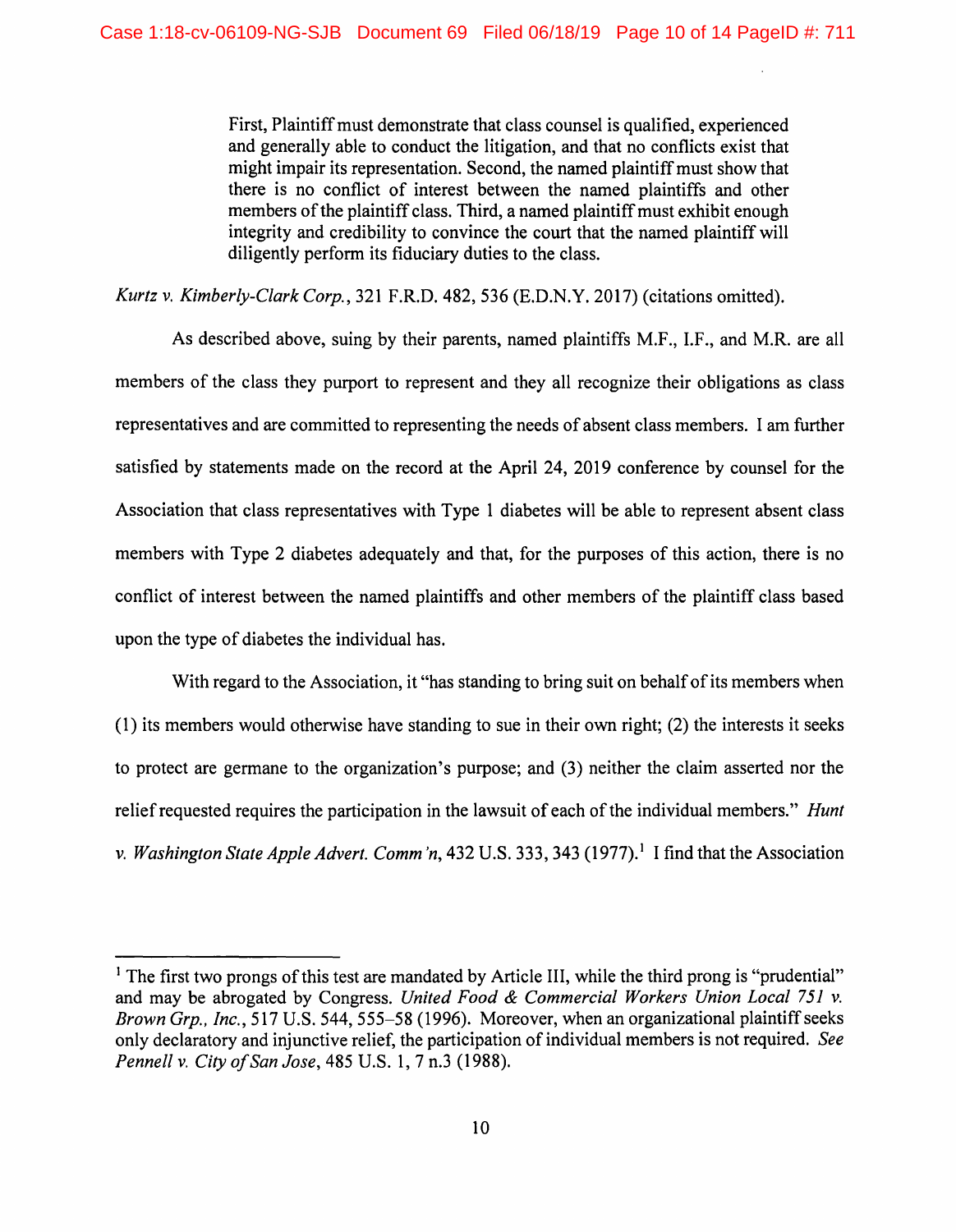meets all three requirements and sufficiently represents the interests of the proposed class. 2 *See, e.g., United States v. City of New York,* 258 F.R.D. 47, 63 (E.D.N.Y. 2009); *People United for Children, Inc. v. City of New York,* 214 F.R.D. 252,263 (S.D.N.Y. 2003). Indeed, "its raison d'etre is to represent the interests of that class." *Norwalk CORE v. Norwalk Redevelopment Agency,* 395 F.2d 920, 937 (2d Cir. 1968).

There can be no dispute that plaintiffs' counsel has extensive experience with disabilityrelated class action litigation and has sufficient resources to litigate this matter. Moreover, my observations of counsel thus far have shown them to be well-qualified to conduct the action appropriately. I do not find that there are antagonistic interests between the named plaintiffs and the putative class or their counsel. $3$ 

Because I find that the named plaintiffs will diligently perform their fiduciary duties to the class, the adequacy requirement has been satisfied.

# **B. Requirements of Rule 23(b)**

In addition to satisfying the prerequisites of Rule 23(a), a party seeking certification of a class must also demonstrate that the action satisfies one of the conditions set forth in Rule 23(b). Plaintiffs here seek to certify a class pursuant to Rule 23(b)(2), which applies to matters in which

<sup>&</sup>lt;sup>2</sup> At the conference on April 24, 2019, defendants waived any objection to the Association's standing as an organizational class representative.

<sup>&</sup>lt;sup>3</sup> Plaintiff-Intervenors challenge plaintiffs' counsel on the basis that counsel for Plaintiff-Intervenors would have litigated the matter differently by seeking preliminary injunctive relief. That is not a sound basis for finding class counsel inadequate. *See Travis v. Navient Corp.,* 284 F. Supp. 3d 335,346 (E.D.N.Y. 2018). Plaintiffs have worked vigorously to obtain interim relief for the putative class without the need for a preliminary injunction and indeed, defendants agreed at the conference on January 10, 2019 that "to the extent there's ever an instance in which an individual student has a particular need like, something goes wrong with a nurse, or some sort of program, they can certainly come to court immediately or come to me and we'll try to work it out." (Transcript of Jan. 10, 2019 Conference, at 15 :23-16:2).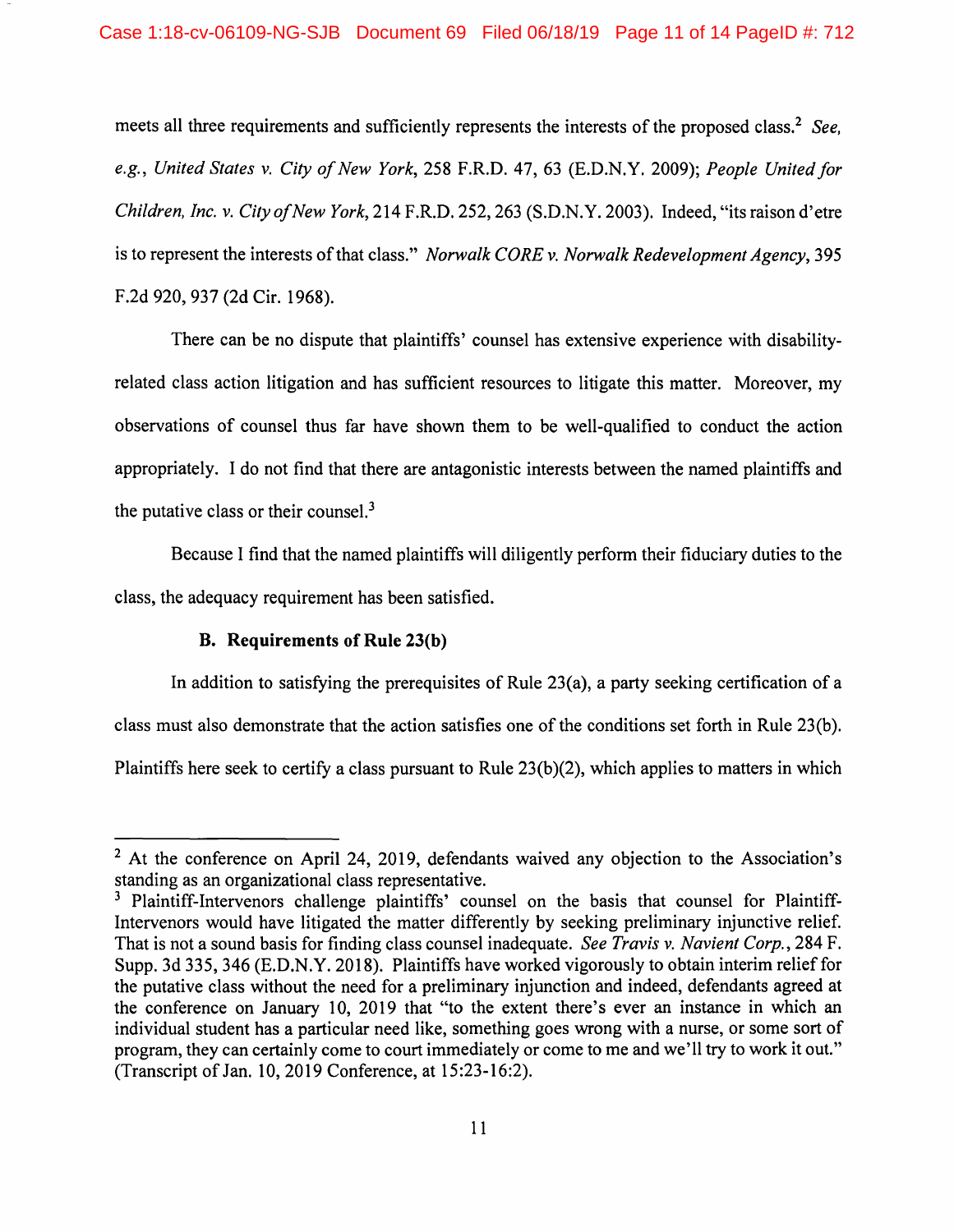"the party opposing the class has acted or refused to act on grounds that apply generally to the class, so that final injunctive relief or corresponding declaratory relief is appropriate respecting the class as a whole." Fed. R. Civ. P. 23(b)(2). The Second Circuit has recognized that civil rights actions seeking injunctive relief are the "paradigm" of Rule 23(b )(2) class action cases. *Comer* v. *Cisneros,* 37 F.3d 775, 796 (2d Cir. 1994) (alleging a pattern ofracial discrimination against state and local officials). Because plaintiffs here seek injunctive and declaratory relief with respect to the class as a whole, this action satisfies the condition set forth in Rule  $23(b)(2)$ .

### **C. Class Counsel**

Fed. R. Civ. P. 23(g) further requires me to appoint class counsel at the time of certification.

In appointing class counsel, I must consider

- (i) the work counsel has done in identifying or investigating potential claims in the action;
- (ii) counsel's experience in handling class actions, other complex litigation, and the types of claims asserted in the action;
- (iii) counsel's knowledge of the applicable law; and
- (iv) the resources that counsel will commit to representing the class.

Fed. R. Civ. P. 23(g)(l)(A)(i)-(iv). As discussed *supra* in relation to adequacy, DRA has extensive experience representing individuals with disabilities in class actions and systemic reform litigation. DRA has already devoted substantial time to this matter; has investigated and negotiated a Structured Negotiations Agreement to quickly and effectively resolve the systemic issues in the case; and has received inquiries from potential class members and worked to resolve the problems they have experienced. I therefore appoint DRA as class counsel without hesitation.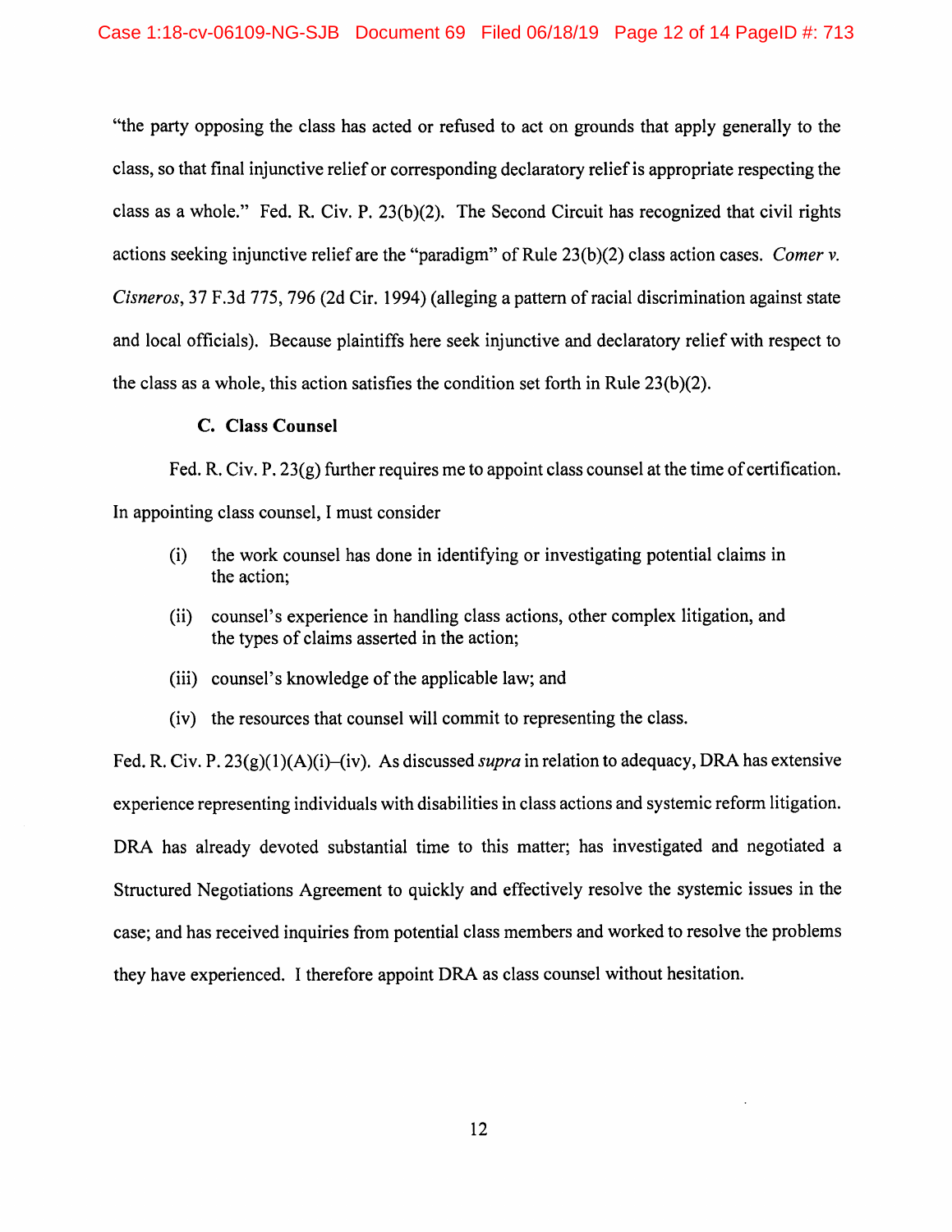#### III. **Notice**

"For any class certified under Rule  $23(b)(1)$  or (b)(2), the court may direct appropriate notice to the class." Fed. R. Civ. P. 23(c)(2)(A). This discretionary notice stands in contrast to the notice required for classes certified under Rule 23(b)(3). Fed. R. Civ. P. 23(c)(2)(B). While I do not find that notice is required under the circumstances, to ensure that students with diabetes who require immediate assistance are able to receive it quickly during the prosecution of this action, I nonetheless direct notice to be given to the putative class. Defendants have agreed to provide notice to all putative class members by mail and posting on the diabetes-specific page of DOE's website. I accept this method of notice and the language proposed by the parties in Exhibit A to the Consent Order.

Defendants shall post the notice to the DOE's website as soon as possible, which I understand can be done relatively quickly. Defendants shall mail the individual notices no later than July 31, 2019. Within two weeks of mailing, defendants shall file with the court with a letter certifying that the notice has been completed.

# **IV. Conclusion**

For the reasons set forth above, plaintiffs' motion for class certification is granted. The class is defined as follows:

All students with diabetes who are now or will be entitled to receive diabetesrelated care and attend New York City Department of Education schools.

M.F., by and through his parent and natural guardian Yelena Ferrer; M.R., by and through her parent and natural guardian Jocelyne Rojas; I.F., by and through her parent and natural guardian Jennifer Fox; and organizational plaintiff American Diabetes Association are appointed as class

13